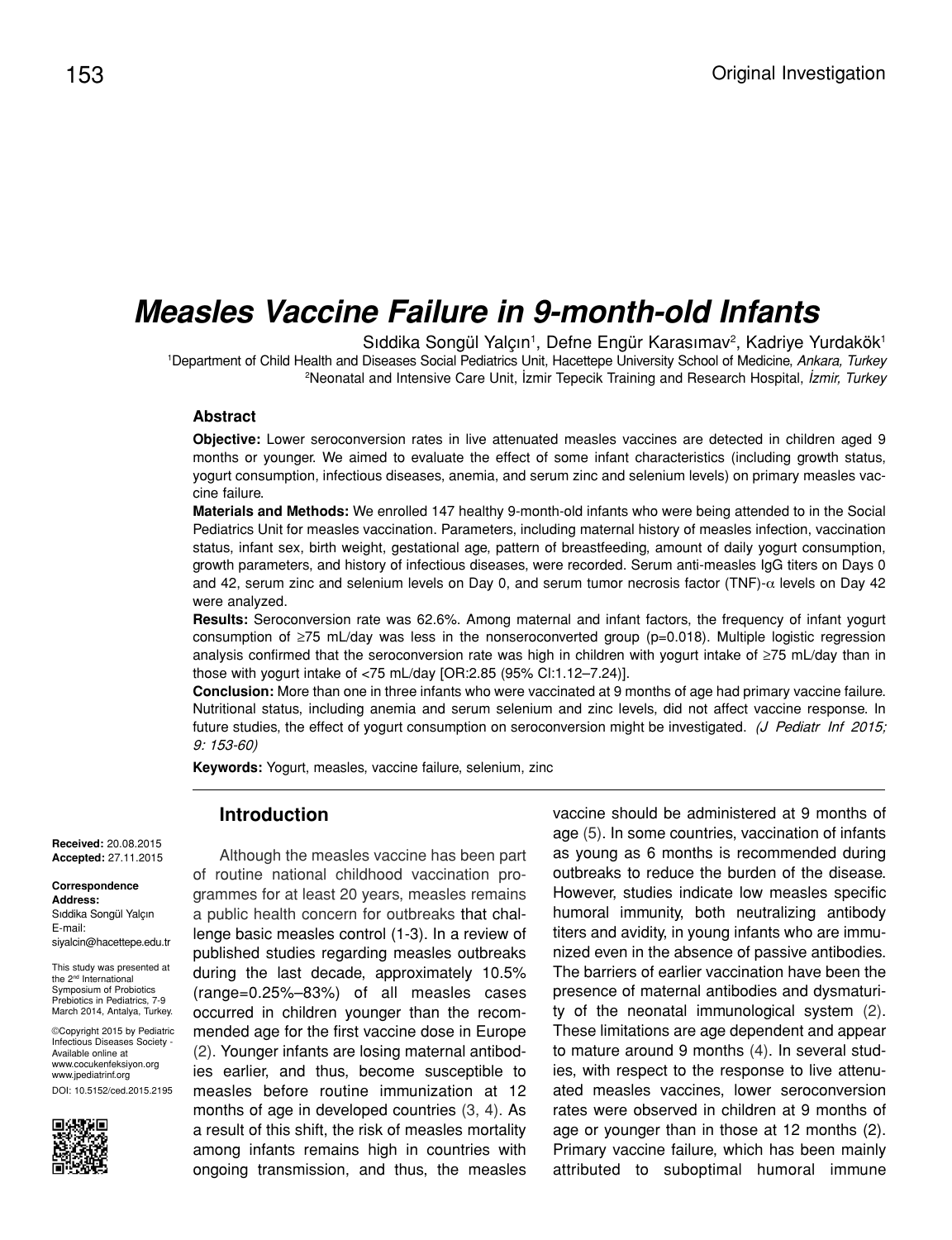responses to the measles vaccine, is the major source of vaccine failure (1). Approaches to eradicate measles should include the management of primary vaccine failure.

Some factors might influence vaccine efficacy, including host factors, such as age at immunization, presence of passive antibody, infectious diseases, nutritional status, and vaccine-specific issues (1, 4, 6-9). There are some controversial studies regarding the nutritional status or presence of illnesses on immune response (7, 8, 10-15). Micronutrients, including zinc and/or selenium, have important roles in the function of the immune system (16, 17) because they have been demonstrated to be improved in zinc- and/or selenium-deficient populations who have been administered supplements. However, there are limited studies regarding the effect of zinc and selenium levels on antibody responses to vaccines (11, 16-18).

A number of studies have demonstrated that some pro- and prebiotic formulations reduce the risk and in some cases, the duration or severity of infections. In addition, consuming some probiotic strains may enhance vaccine responses in children (19-23), adults (24-28), and elderly (29), although evidence is not entirely consistent (30, 31). Youngster et al. (23) found that infants (8–10 months old) who were administered probiotics as a powder [*Lactobacillus acidophilus* ATCC4356, *Bifidobacterium bifidum* DSMZ20082, *B*. *longum* ATCC157078, and *B*. *infantis* ATCC15697 (Altman Probiotic Kid Powder)] for 5 months, starting 2 months prior to the mumps, measles, rubella, and varicella vaccination, had more frequently protective IgG antibody titers at 3 months post-vaccination compared with infants in the placebo group. Vaccinespecific IgA titer to an oral poliovirus vaccine was increased after consuming yogurt-containing LGG and *L*. *paracasei* ssp*. paracasei* during a 5-week intervention, with the live attenuated poliomyelitis vaccine being administered on Day 8 (24). Conventional commercially available "yogurt", which is a fermented milk product by *L*. *bulgaricus* and *S*. *thermophilus*, is the main component of complementary food in infants in Turkey (32). Daily yogurt intake has been reported to have some stimulating effects on immune functions (33, 34). However, there is no published study regarding the effect of yogurt consumption on the measles vaccine failure.

Infants, aged 9 months, are high-risk groups for the measles vaccine failure and any intervention which support appropriate infant growth and improve immune status evaluated. If some causes of vaccine failure are determined, efforts could be made to overcome some of the obstacles that are associated with immunizing young infants during outbreaks. We have planned this study to evaluate the role of some maternal and infant factors (including breastfeeding, dietary yogurt intake, growth status, infectious diseases, anemia, and serum zinc and selenium levels) on primary vaccine failure, which is an important problem for measles eradication. In addition, we investigated the effect of seroconversion on serum tumor necrosis factor (TNF)- $α$  levels.

## **Material and Methods**

**Study Participants:** Healthy 9-month-old infants who were being attended to in the Children's Hospital Social Pediatrics Unit for measles vaccination were enrolled. Infants were excluded if they had a history of allergic or other reactions to any previous vaccination; had a history of epilepsy or immunodeficiency; used chronic drug therapy; or were administered immunosuppressive therapy or blood products or immunoglobulins at 3 months before enrolment. A total of 147 infants of voluntary parents were suitable for the enrolment criteria.

This study was approved by the Ethical Committee (LUT 05/21).

**Enrolment visit:** After acquiring informed consent, some characteristics of mothers (vaccination status and history of measles infection) and infants (sex, gestational age, birth weight, duration of total and exclusive breastfeeding, and weight and height on admission) were obtained with a questionnaire at enrolment. On Day 0, pre-vaccination blood sample was drawn. Then, one dose of live attenuated measles vaccine (EU 2415, Edmonston-Zagreb strain, Serum Institute of India, Hadapsar, India) was subcutaneously administered in a volume of 0.5 mL in the left upper arm. Follow-up forms, including temperature record, any event, and yogurt consumption, were provided to parents. Daily yogurt consumption was measured using a glass (200 mL).

**Day 0–15:** Safety and reactogenicity were assessed for 15 days with daily completion of the follow-up forms by parents/guardians. Subjects were monitored for immediate reactions in the first 30 min following vaccine injection. Parents/guardians recorded the occurrence, intensity, and duration of solicited injection site (tenderness, redness, and swelling) for the first 4 days post-vaccination and the systemic (fever, vomiting, drowsiness, appetite lost, irritability, rash, coryza, diarrhea) reactions occurring on the day of vaccination and after 15 days. The presence of fever was confirmed by an axillary temperature reading. Intensity of solicited local reactions and fever was graded on a 0–3 scale. Ratings were given as follows: for tenderness, grade 1 (injection site pain), 2 (painful on moving), and 3 (spontaneously painful and/or preventing normal activity); for redness/swelling, grade 1 (diameter, <20 mm), 2 (diameter, 20–50 mm), and 3 (diameter, >50 mm);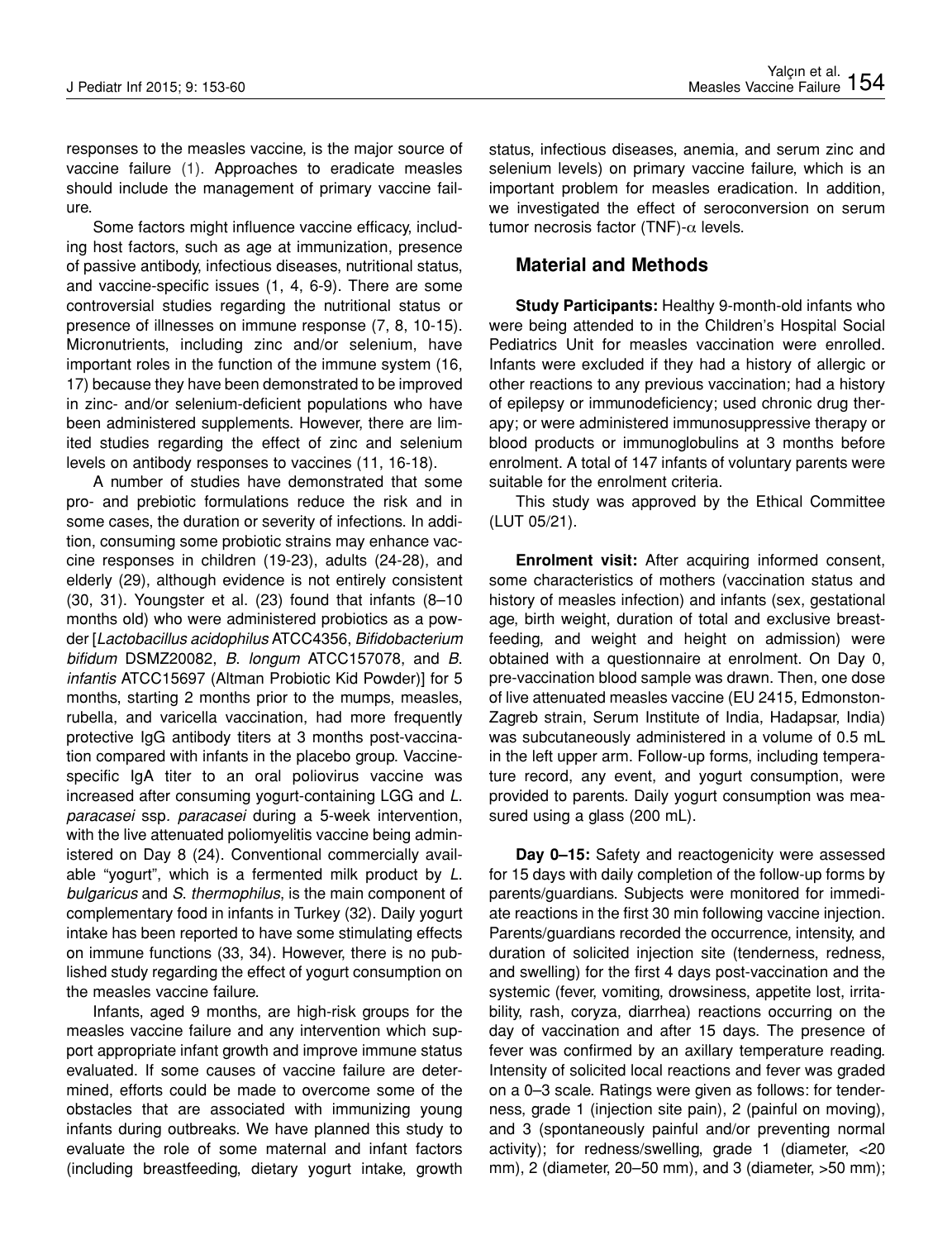and for fever, grade 1 (37.5–38°C), 2 (38–39°C), and 3 (>39°C). The occurrence of any other unsolicited event was noted. Additionally, they were asked to record any events and intercurrent illness, which required medical attention, occurring up to 30 days post-vaccination. Information was recorded in the follow-up forms for each subject.

**Post-vaccination visit:** Infants were controlled on Day 42 post-vaccination. Dietary intake of daily yogurt, breastfeeding status, and any history of infectious diseases were recorded since Day 0. Weight and height were measured again, and the second set of blood samples was collected.

**Anthropometric measurement:** The percentiles of the median of weight-for-age, weight-for-height, and height-for-age were calculated from the World Health Organization Multicentre Growth Reference Study (35).

**Yogurt intake:** Infants can be administered yogurt from 6 months of age as a part of complementary food. Stomach size of a 9-month-old infant is 150–200 mL, and an infant should consume a meal containing diary products, vegetable, meat, and cereals at the same time (36). A portion of dairy may be a pot or 150 g of yogurt. Therefore, half the portion was taken as the cutoff point.

**Serological assessment and methods:** Blood samples for serological assessment were collected from all subjects before vaccination (Day 0) and 42 days postvaccination (Day 42). Pre-vaccination blood samples were collected for determining complete blood count and serum zinc, selenium, and anti-measles IgG levels. Postvaccination blood samples were collected for determining TNF- $\alpha$  and anti-measles IgG levels on Day 42. Complete blood count [hemoglobin (Hb) level, mean corpuscular volume (MCV), red cell distribution width (RDW), and leucocyte counts] was measured using a cell counter (CoulterSTKS, Lion) from EDTA-containing tubes. Other blood samples were centrifuged, and serum samples were separated and stored at -20°C until measurement. Zinc levels were determined using the atomic absorption spectrophotometer Varian Techtron model 1200 (Varian Techtron, Melbourne, Vic., Australia), and selenium levels were analyzed using the fluorometric procedure that was defined by Lalonde et al. (37). Measles-specific IgG antibody levels in both samples were measured by enzyme-linked immunosorbent assay (ELISA) using a quantitative commercial kit (Euroimmun Anti-measles ELISA IgG; Luebeck, Germany) according to the manufacturer's protocol. Seroconversion was

defined as the appearance of detectable antibody levels in the serum of subjects who were seronegative before vaccination. Seroboosting was defined as a four-fold increase in ELISA titers of individuals who were seropositive before vaccination. Serum TNF- $\alpha$  level was measured with a TNF- $\alpha$  ELISA kit (TNF- $\alpha$  ELISA IM1121 Immunotech, Beckman Coulter Company; Marseile Cedex, France) according to the manufacture's protocol at the Hospital of Hacettepe University, Laboratory of Biochemistry.

### **Statistical analysis**

Statistical analysis was performed using IBM® SPSS® Statistics for Windows 21.0 (SPSS Inc.; Chicago, IL, USA). The normality of data distribution was checked using the Kolmogrov–Smirnov test. The independent samples t test or Mann-Whitney U test for skewed data was used to compare the differences between nonseroconverted group (NSG) and seroconverted group (SG). Categorical analysis was performed by the  $\chi^2$  or Fisher's exact test, as appropriate. Multiple logistic regression analysis (method=backward stepwise) was used to determine independent predictors of seroconversion. Hosmer– Lemeshow goodness of fit statistics was used to assess the model fit. A p value of <0.05 was considered to be statistically significant result.

## **Results**

The persistence of passive antibodies was detected in three (2.0%) cases on Day 0. Of these three cases, one case had a similar antibody titer in the second sera, and two cases had an antibody titer below the detectable value. Of all cases, 62.6% of infants were seroconverted on Day 42; there were 55 infants in the NSG group and 92 infants in the SG group.

There was no difference in birth weight between the groups (3093±648 g in NSG, 3216±591 g for SG; p=0.242). The two groups were similar for maternal history of measles vaccination and illness, infant sex, low birth weight, breastfeeding status (exclusive breastfeeding duration and current breastfeeding status), infant's history for infectious diseases, and anthropometric measurement (Table 1). The frequencies of malnourished cases according to height-for-age and weight-for-age were similar between the groups. There were no cases with <75% of the median weight-for-age.

Hb level, leucocyte count, and serum zinc and selenium levels did not differ between the groups. There were no differences in the frequencies of anemia (Hb<11 g/dL) and low selenium and zinc levels between the groups (Table 2).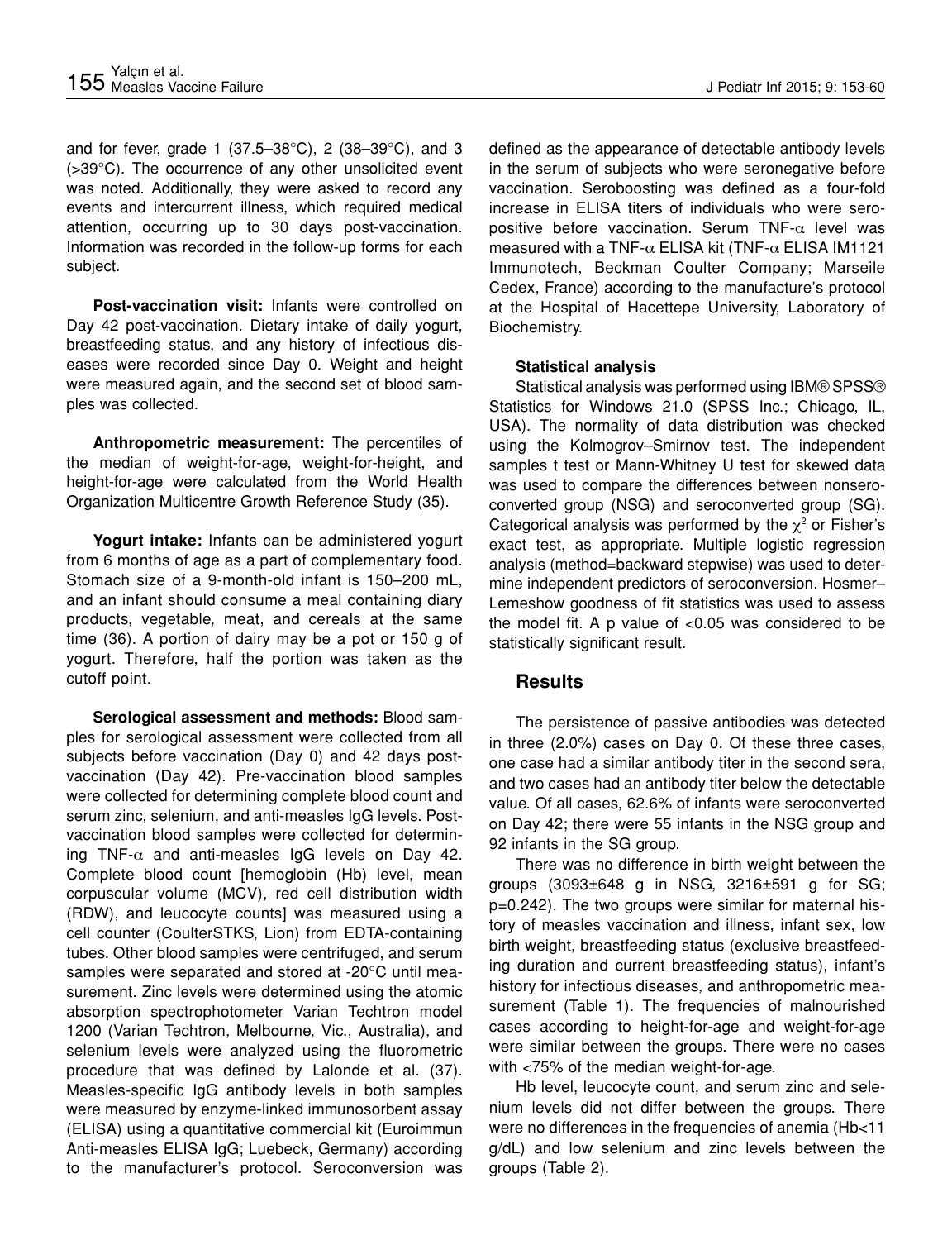The frequencies of antipyretic use, local tenderness, irritability, fever, coryza, and rashes between Days 0 and 15 were similar between the groups (Table 3). Post-vaccination, 10 infants had upper respiratory tract infection and four had acute gastroenteritis; there were no differences in the frequencies of infectious disease between the groups.

There were no differences between the groups with respect to weight gain between Days 0 and 42 (414±249 g for NSG and 345±252 g for SG, p=0.112).

Daily mean (±SD) yogurt consumption was 114±71 g for NSG and 125±49 g for SG (p=0.307). However, the frequency of yogurt consumption of ≥75 ml/day was less in the NSG group than in the SG group (74.5 % and 90.2%, respectively; p=0.018; Figure 1).

Serum TNF- $\alpha$  levels were similar in both the groups on Day 42 [median (25p–75p); 28.3 pg/mL (19.3–37.6) for NSG, 28.3 pg/mL (14.5–44.7) for SG; p=0.940].

| Table 1. Baseline characteristics of cases according to vaccine response, $n$ (%) |  |  |  |  |
|-----------------------------------------------------------------------------------|--|--|--|--|
|-----------------------------------------------------------------------------------|--|--|--|--|

|                                                                     | Non seroconverted | <b>Seroconverted</b> | p     |
|---------------------------------------------------------------------|-------------------|----------------------|-------|
| n                                                                   | 55                | 92                   |       |
| Maternal history for measles vaccination                            | 31(56.4)          | 50(54.3)             | 0.812 |
| Maternal history for measles infection                              | 27(49.0)          | 39 (42.3)            | 0.429 |
| Infant Characteristics                                              |                   |                      |       |
| Sex, male                                                           | 33(60.0)          | 49 (53.3)            | 0.426 |
| Gestational age <37 week                                            | 7(12.7)           | 10(10.9)             | 0.733 |
| Birth weight <2500 g                                                | 8(14.5)           | 8(8.1)               | 0.270 |
| Exclusive breastfed $\geq 6$ mo                                     | 29 (52.7)         | 47 (50.1)            | 0.847 |
| Breastfeeding at 9 mo                                               | 43 (78.2)         | 64 (69.6)            | 0.256 |
| History of infectious diseases during last month before vaccination | 12(21.8)          | 23(25.0)             | 0.661 |
| Height at 9 mo, cm <sup>*</sup>                                     | $72.3 \pm 3.0$    | $72.5 \pm 2.6$       | 0.770 |
| <90% of the median height for age, n (%)                            | 3(5.5)            | 3(3.3)               | 0.672 |
| Weight at 9 mo, g*                                                  | 9038±1029         | 9162±1077            | 0.495 |
| $\leq$ 90% of the median weight for age, n (%)                      | 6(10.9)           | 11(12.0)             | 0.848 |
| *mean±SD                                                            |                   |                      |       |
| SD: standard deviation                                              |                   |                      |       |

**Table 2.** Blood parameters of infants on Day 0 according to vaccine response, mean $\pm$ SD

|                            | Non seroconverted | Seroconverted    | p     |
|----------------------------|-------------------|------------------|-------|
| Blood count                |                   |                  |       |
| Available sample, n        | 53                | 88               |       |
| Hemoglobin, g/dL           | $11.0 \pm 0.8$    | $11.1 \pm 1.0$   | 0.808 |
| Hemoglobin<11 g/dL, n (%)  | 21(39.6)          | 32(36.3)         | 0.699 |
| MCV<70 fL, n (%)           | 5(9.4)            | 14 (15.9)        | 0.275 |
| RDW≥14.5%, n (%)           | 17(32.1)          | 34(38.6)         | 0.432 |
| Leucocytes/mm <sup>3</sup> | 10766±2591        | 11242±3078       | 0.348 |
| Serum selenium levels      |                   |                  |       |
| Available sample, n        | 44                | 84               |       |
| Mean levels, µg/L          | $58.2 \pm 10.1$   | $57.7 \pm 10.5$  | 0.787 |
| Levels<50 µg/L, n (%)      | 9(25.5)           | 19 (22.6)        | 0.778 |
| Serum zinc levels          |                   |                  |       |
| Available sample, n        | 33                | 58               |       |
| Mean levels, µg/dL         | 102.3±31.6        | $105.1 \pm 30.3$ | 0.677 |
| Levels<65 µg/dL, n (%)     | 2(6.1)            | 6(10.3)          | 0.488 |
| SD: standard deviation     |                   |                  |       |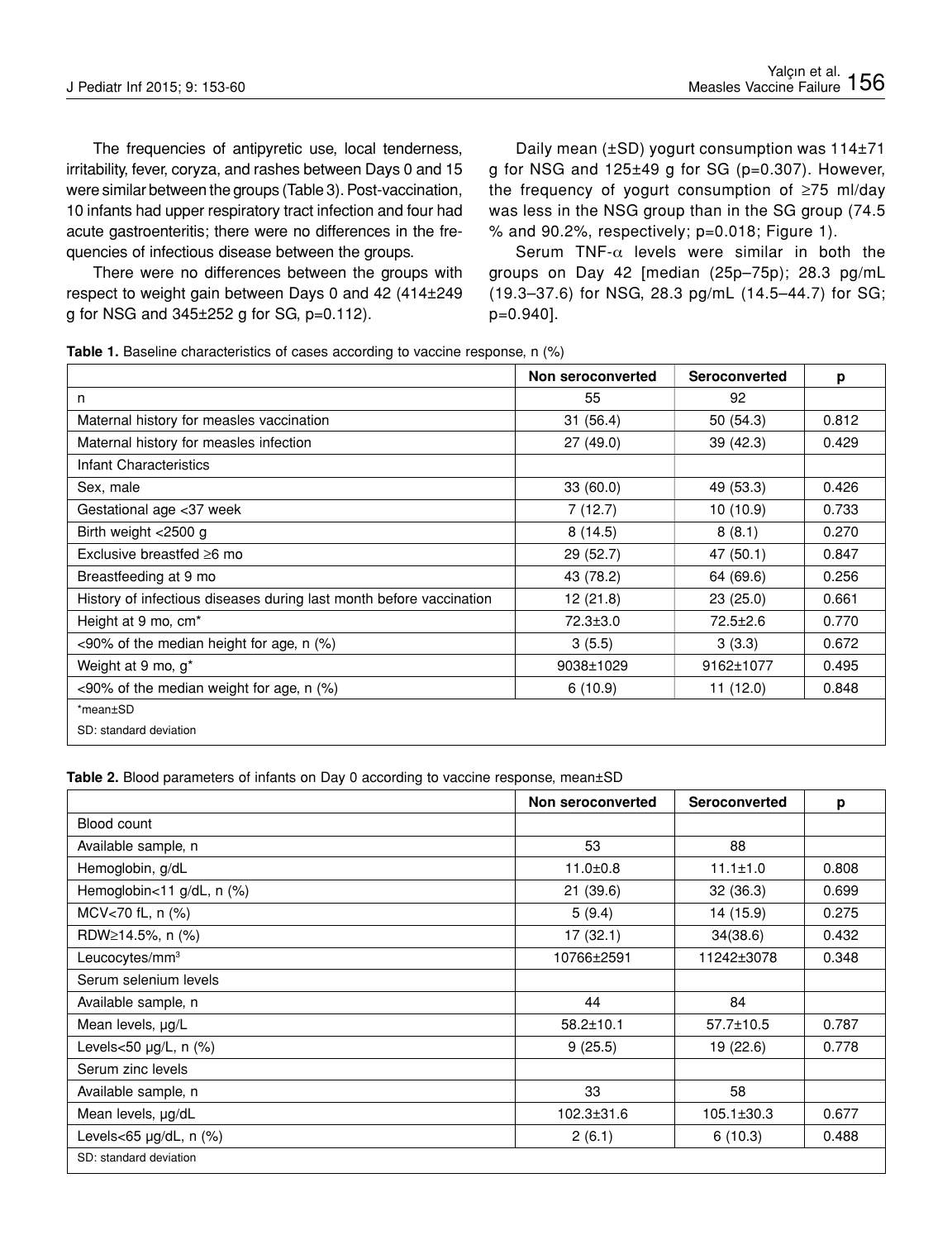|                                         | Non seroconverted | Seroconverted | р     |
|-----------------------------------------|-------------------|---------------|-------|
| Vaccine side effects                    |                   |               |       |
| Local tenderness, Days 0-3              | 0(0.0)            | 2(2.2)        | 0.528 |
| Fever, Days 5-15                        | 10(18.2)          | 7(7.6)        | 0.052 |
| Irritability, Days 5-15                 | 23(41.8)          | 26(28.8)      | 0.092 |
| Coryza, Days 5-15                       | 12(21.8)          | 14(15.2)      | 0.310 |
| Rash, Days 5-15                         | 3(5.5)            | 9(9.8)        | 0.536 |
| Any infectious disease post-vaccination | 3(5.5)            | 11(12)        | 0.194 |

**Table 3.** Vaccine side effects and any infectious diseases following vaccination, n (%)



**Figure 1.** Vaccine response according to yogurt consumption (p=0.018)

To identify predictors of seroconversion, we performed backward stepwise logistic regression analysis. From the factors, including maternal history of measles disease and measles vaccination, gestational age (≥37 vs. <37 week), gender (female vs. male), birthweight (≥2500 vs. <2500 g), weight for age (≥90 vs. <90% of median weight for age), infectious disease during last month (yes vs. no), Hb level  $(\geq 11 \text{ vs. } < 11 \text{ g/dL})$ , infectious disease post-vaccination (yes vs. no), infant yogurt intake (≥75 vs. <75 mL/day), and current breastfeeding at 9 months of age (yes vs. no), multiple logistic regression analysis confirmed that the seroconversion rate was high in children with yogurt intake of ≥75 mL/day than in those with yogurt intake of <75 mL/day [OR:2.85 (95% Cl:1.12– 7.24), p=0.027].

## **Discussion**

Primary vaccine failure at 9 months of age was 37.4%. Previous studies reported similar rates of 10%– 39% (9-11, 38-42).

Macro- and micronutrient deficiencies, including iron, zinc, and selenium, were supposed to have a role in maintaining an optimal immune response; however, previous studies did not demonstrate any association between malnutrition and immune response to the measles vaccine (7, 15-18, 43). Similarly, no effects of nutritional status and serum zinc and selenium levels on seroconversion to measles vaccination were observed in this study.

In our study, seroconverted cases more frequently consumed yogurt. This might be explained by the potential immune response by yogurt (33, 34, 44). Some studies reported an immune-enhancing effect following oral attenuated *Salmonella typhi* Ty21a vaccine, oral attenuated poliomyelitis vaccine, oral cholera vaccine, and attenuated influenza vaccine in adults who were treated with probiotics (24-30). There are also previous studies reporting an enhanced antibody response in infants who were treated with probiotics following hepatitis B vaccinations and *Haemophilus influenzae* type b and oral rhesushuman re-assortant rotavirus vaccine (19-21). In contrast, Pérez et al. (45) recently demonstrated that probiotic supplementation has no effect on antibody responses following diphtheria, tetanus, pertussis, and *H*. *influenzae*  type b and 23-valent pneumococcal vaccines in children of low socioeconomic status in Argentina. West et al. (22) reported some probiotic enhanced anti-diphtheria antibody titers only in infants who were breastfed for <6 months in that study when adjusted for breastfeeding duration. Recently, Youngster et al. (23) reported that there was no interference between probiotic supplementation and immune response of healthy infants to measles, mumps, rubella, and varicella vaccination; however, a trend towards a better antibody responses in the probiotic treatment group, with more infants reaching protective titers at 3 months post-immunization. Overall, some studies in infants demonstrate an increase in vaccine response, but this is not entirely consistent. It is too early to draw any conclusions regarding the potential influence of probiotics on the response to vaccination. However, commercial yogurt consumption for infants might improve not only vaccine response but also nutritional status. Randomized controlled studies with yogurt supplementation are required.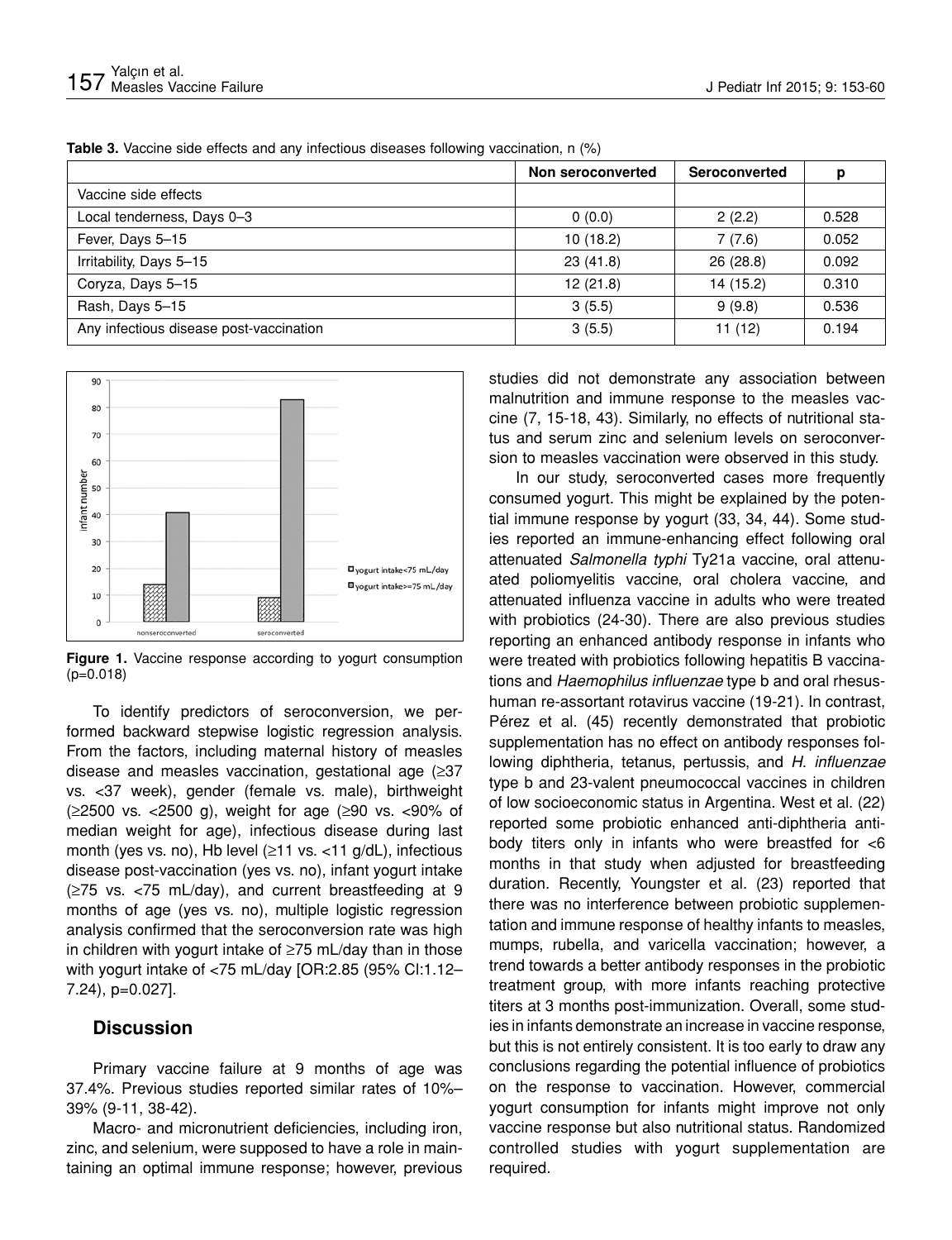Measles immunization activates memory T cells with CD4- and CD8-positive subsets that produce cytokines, which are critical in the development and regulation of the entire immune response. Cell signaling of the T-helper 1 type favors cytokine production that governs cellular immunity, such as TNF- $\alpha$  (46). However, we found no differences in serum TNF- $\alpha$  levels between seroconverted and nonconverted cases. Further studies are necessary to detect differences *in vitro* cytokine production.

There are some limitations for this study. The best markers for viral vaccine efficacy are unclear. Vaccine efficacy was based on the identification of humoral immunity, but recent data suggest that T-cell immunity may be equal or more important. This study included yogurt consumption and breastfeeding status; other foods were not analyzed. However, yogurt is the main fermented food consumed by infants.

## **Conclusion**

In conclusion, more than one in three infants who were vaccinated at 9 months of age had primary vaccine failure. Nutritional status, including selenium and zinc levels, did not affect vaccine response. To the best of our knowledge, this is the first study to evaluate the possible role of yogurt on measles vaccine efficacy in infants aged 9 months. Yogurt consumption should be encouraged. In further studies, the effect of yogurt consumption on seroconversion could be investigated with other live vaccines.

**Ethics Committee Approval:** Ethics committee approval was received for this study from Hacettepe University Ethical Committee (LUT 05/21).

**Informed Consent:** Written informed consent was obtained from the patients who participated in this study.

**Peer-review:** Externally peer-reviewed.

**Author Contributions:** Concept - S.S.Y., D.K.; Design - S.S.Y., DK; Supervision - S.S.Y., K.Y.; Data Collection and/or Processing - D.K.; Analysis and/or Interpretation - S.S.Y., D.K.; Literature Review - S.S.Y., D.K.; Writing - S.S.Y.

**Conflict of Interest:** No conflict of interest was declared by the authors.

**Financial Disclosure:** Supported by Hacettepe University Scientific Research Unit (Project no: 05 T02 101 001/05 D01 101 001).

## **References**

- 1. Centers for Disease Control and Prevention. Prevention of Measles, Rubella, Congenital Rubella Syndrome, and Mumps, 2013. MMWR 2013; 62(No. RR-4): 1-33.
- 2. Leuridan E, Sabbe M, Van Damme P. Measles outbreak in Europe: susceptibility of infants too young to be immunized. Vaccine 2012; 30: 5905-13. **[CrossRef]**
- 3. Takashima Y, Schluter WW, Mariano KML, et al. Progress toward measles elimination - Philippines, 1998-2014. MMWR Morb Mortal Wkly Rep 2015; 64: 357-62.
- 4. Gans HA. The status of live viral vaccination in early life. Vaccine 2013; 31: 2531-7. **[CrossRef]**
- 5. World Health Organization. WHO position on measles vaccines. Vaccine 2009; 27: 7219-21. **[CrossRef]**
- 6. Gans H, Yasukawa L, Rinki M, et al. Immune responses to measles and mumps vaccination of infants at 6, 9, and 12 months. J Infect Dis 2001; 184: 817-26. **[CrossRef]**
- 7. Halsey NA, Boulos R, Mode F, et al. Response to measles vaccine in Haitian infants 6 to 12 months old. Influence of maternal antibodies, malnutrition, and concurrent illnesses. N Engl J Med 1985; 313: 544-9. **[CrossRef]**
- 8. Krober MS, Stracener CE, Bass JW. Decreased measles antibody response after measles-mumps-rubella vaccine in infants with colds. JAMA 1991; 265: 2095-6. **[CrossRef]**
- 9. Fowotade A, Okonko IO, Nwabuisi C, et al. Measles vaccine potency and sero-conversion rates among infants receiving measles immunization in Ilorin, Kwara State, Nigeria. J Immunoassay Immunochem 2015; 36: 195-209. **[CrossRef]**
- 10. Kizito D, Tweyongyere R, Namatovu A, et al. Factors affecting the infant antibody response to measles immunisation in Entebbe-Uganda. BMC Public Health 2013; 13: 619. **[CrossRef]**
- 11. Yalcin SS, Yurdakök K, Özalp I, et al. The effect of live measles vaccines on serum vitamin A levels in healthy children. Acta Paediatr Jpn 1998; 40: 345-9. **[CrossRef]**
- 12. Chandra RK. Reduced secretory antibody response to live attenuated measles and poliovirus vaccines in malnourished children. Br Med J 1975; 2: 583-5. **[CrossRef]**
- 13. Cilla G, Peña B, Marimón JM, et al. Serologic response to measles-mumps-rubella vaccine among children with upper respiratory tract infection. Vaccine 1996; 14: 492-4. **[CrossRef]**
- 14. Kizito D, Tweyongyere R, Namatovu A, et al. Factors affecting the infant antibody response to measles immunisation in Entebbe-Uganda. BMC Public Health 2013; 13: 619. **[CrossRef]**
- 15. Moore SE, Goldblatt D, Bates CJ, et al. Impact of nutritional status on antibody responses to different vaccines in undernourished Gambian children. Acta Paediatr 2003; 92: 170- 6. **[CrossRef]**
- 16. Broome CS, McArdle F, Kyle JA, et al. An increase in selenium intake improves immune function and poliovirus handling in adults with marginal selenium status. Am J Clin Nutr 2004; 80: 154-62.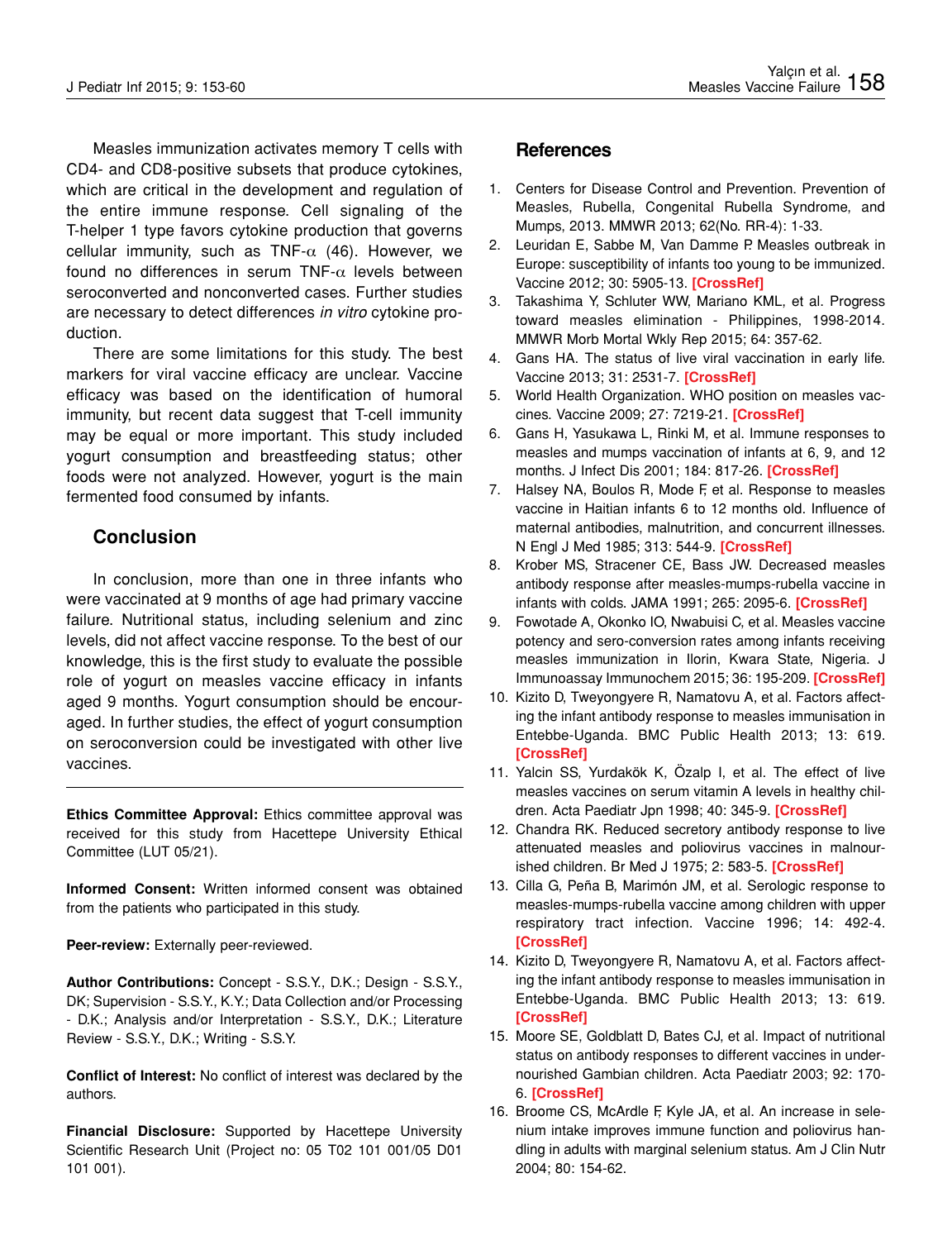- 17. Hoffmann PR, Berry MJ. The influence of selenium on immune responses. Mol Nutr Food Res 2008; 52: 1273-480. **[CrossRef]**
- 18. Kreft B, Fischer A, Kruger S, et al. The impaired immune response to diphtheria vaccination in elderly chronic hemodialysis patients is related to zinc deficiency. Biogerontology 2000; 1: 61-6. **[CrossRef]**
- 19. Isolauri E, Joensuu J, Suomalainen H, et al. Improved immunogenicity of oral D x RRV reassortant rotavirus vaccine by Lactobacillus casei GG. Vaccine 1995; 13: 310-2. **[CrossRef]**
- 20. Kukkonen K, Nieminen T, Poussa T, et al. Effect of probiotics on vaccine antibody responses in infancy--a randomized placebo-controlled double-blind trial. Pediatr Allergy Immunol 2006; 17: 416-21. **[CrossRef]**
- 21. Soh SE, Ong DQ, Gerez I, et al. Effect of probiotic supplementation in the first 6 months of life on specific antibody responses to infant Hepatitis B vaccination. Vaccine 2010; 28: 2577-9. **[CrossRef]**
- 22. West CE, Gothefors L, Granström M, et al. Effects of feeding probiotics during weaning on infections and antibody responses to diphtheria, tetanus and Hib vaccines. Pediatr Allergy Immunol 2008; 19: 53-60. **[CrossRef]**
- 23. Youngster I, Kozer E, Lazarovitch Z, et al. Probiotics and the immunological response to infant vaccinations: a prospective, placebo controlled pilot study. Arch Dis Child 2011; 96: 345-9. **[CrossRef]**
- 24. de Vrese M, Rautenberg P, Laue C, et al. Probiotic bacteria stimulate virus-specific neutralizing antibodies following a booster polio vaccination Eur J Nutr 2005; 44: 406-13. **[CrossRef]**
- 25. Link-Amster H, Rochat F, Saudan KY, et al. Modulation of a specific humoral immune response and changes in intestinal flora mediated through fermented milk intake. FEMS Immunol Med Microbiol 1994; 10: 55-63. **[CrossRef]**
- 26. Olivares M, Díaz-Ropero MP, Sierra S, et al. Oral intake of Lactobacillus fermentum CECT5716 enhances the effects of influenza vaccination. Nutrition 2007; 23: 254-60. **[CrossRef]**
- 27. Paineau D, Carcano D, Leyer G, et al. Effects of seven potential probiotic strains on specific immune responses in healthy adults: a double-blind, randomized, controlled trial. FEMS Immunol Med Microbiol 2008; 53: 107-13. **[CrossRef]**
- 28. Rizzardini G, Eskesen D, Calder PC, et al. Evaluation of the immune benefits of two probiotic strains Bifidobacterium animalis ssp. lactis, BB-12® and Lactobacillus paracasei ssp. paracasei, L. casei 431® in an influenza vaccination model: a randomised, double-blind, placebo-controlled study. Br J Nutr 2012; 107: 876-84. **[CrossRef]**
- 29. Boge T, Rémigy M, Vaudaine S, et al. A probiotic fermented dairy drink improves antibody response to influenza vaccination in the elderly in two randomized controlled trials. Vaccine 2009; 27: 5677-84. **[CrossRef]**
- 30. Bunout D, Hirsch S, Pía de la Maza M, et al. Effects of prebiotics on the immune response to vaccination in the elderly.

JPEN J Parenter Enteral Nutr 2002; 26: 372-6. **[CrossRef]**

- 31. Matsuda F, Chowdhury MI, Saha A, et al. Evaluation of a probiotics, Bifidobacterium breve BBG-01, for enhancement of immunogenicity of an oral inactivated cholera vaccine and safety: a randomized, double-blind, placebo-controlled trial in Bangladeshi children under 5 years of age. Vaccine 2011; 29: 1855-8. **[CrossRef]**
- 32. Yalçın SS, Yalçın S. Probiotic food (Probiyotik gıdalar). In: Kara A, Coşkun T. Prebiotics and Probiotics from Theory to Clinics (Teoriden Kliniğe Prebiyotikler Probiyotikler). Akademi Uluslararası Yayıncılık San ve Tic Ltd Şti. İstanbul. 2014; 405-32 [In Turkish].
- 33. Meyer AL, Micksche M, Herbacek I, et al. Daily intake of probiotic as well as conventional yogurt has a stimulating effect on cellular immunity in young healthy women. Ann Nutr Metab 2006; 50: 282-9. **[CrossRef]**
- 34. Elmadfa I, Klein P, Meyer AL. Immune-stimulating effects of lactic acid bacteria in vivo and in vitro. Proc Nutr Soc 2010; 69: 416-20. **[CrossRef]**
- 35. Centers for Disease Control and Prevention. WHO Growth Standards Are Recommended for Use in the U.S. for Infants and Children 0 to 2 Years of Age. Available at http://www. cdc.gov/growthcharts/who\_charts.htm Accessed July 1, 2015.
- 36. Yalçın SS. Tamamlayıcı beslenmeye geçiş. In: Türkiye Milli Pediatri Derneği Sosyal Pediatri Derneği Ortak Kılavuzu 2014; 40-7. http://www.millipediatri.org/UserFiles/kilavuzlar/ kilavuz-2.pdf
- 37. Lalonde L, Jean Y, Roberts KD, et al. Fluorometry of selenium in serum or urine. Clin Chem 1982; 28: 172-4.
- 38. Ceyhan M, Kanra G, Erdem G, et al. Immunogenicity and efficacy of one dose MMR vaccine at twelve months of age as compared to monovalent measles vaccination at nine months followed by MMR revaccination at fifteen months of age. Vaccine 2001; 19: 4473-8. **[CrossRef]**
- 39. Evliyaoglu N, Altintas D, Kilic NB, et al. Measles antibody response in vaccinated children. Turk J Pediatr 1996; 38: 315-21.
- 40. Işık N, Uzel N, Gökçay G, et al. Seroconversion after measles vaccination at nine and fifteen months of age. Pediatr Infect Dis J 2003; 22: 691-5. **[CrossRef]**
- 41. Redd SC, King GE, Heath JL, et al. Comparison of vaccination with measles-mumps-rubella vaccine at 9, 12, and 15 months of age. J Infect Dis 2004; 189: 116-22. **[CrossRef]**
- 42. Techasena W, Sriprasert P, Pattamadilok S, et al. Measles antibody in mothers and infants 0-2 years and response to measles vaccine at the age of 9 and 18 months. J Med Assoc Thai 2007; 90: 106-12.
- 43. Savy M, Edmond K, Fine PE, et al. Landscape analysis of interactions between nutrition and vaccine responses in children. J Nutr 2009; 139: 2154-218. **[CrossRef]**
- 44. Borchers AT, Keen Cl, Gershwin ME. The influence of yogurt/ lactobacillus on the innate and acquired immune response. Clin Rev Allerg Immunol 2002; 22: 207-30. **[CrossRef]**